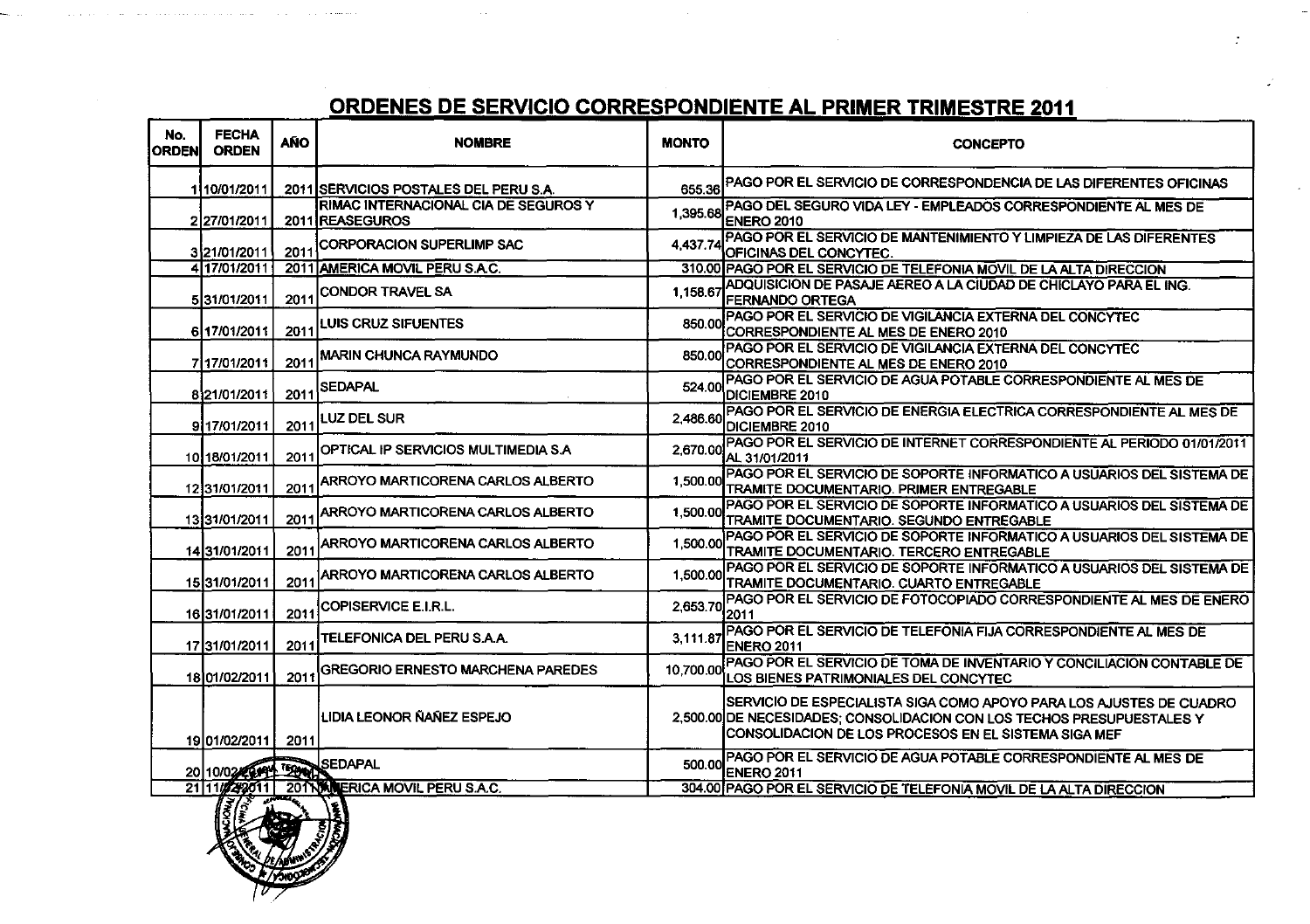| No.<br><b>ORDEN</b> | <b>FECHA</b><br><b>ORDEN</b> | AÑO     | <b>NOMBRE</b>                                           | <b>MONTO</b> | <b>CONCEPTO</b>                                                                                                            |
|---------------------|------------------------------|---------|---------------------------------------------------------|--------------|----------------------------------------------------------------------------------------------------------------------------|
|                     | 22 14/02/2011                | 2011    | IGISELA MONICA ROQUE JIMENEZ                            |              | 431.00 PAGO POR EL SERVICIO DE ASISTENTE DE PRENSA E IMAGEN INSTITUCIONAL DEL<br>ICONCYTEC                                 |
|                     | 2314/02/2011                 | 2011    | GISELA MONICA ROQUE JIMENEZ                             |              | IPAGO POR EL SERVICIO DE ASISTENTE DE PRENSA E IMAGEN INSTITUCIONAL DEL<br>863.00 CONCYTE                                  |
|                     | 24 14/02/2011                | 2011    | GISELA MONICA ROQUE JIMENEZ                             | 862.00       | PAGO POR EL SERVICIO DE ASISTENTE DE PRENSA E IMAGEN INSTITUCIONAL DEL<br><b>CONCYTEC</b>                                  |
|                     | 25 14/02/2011                | 2011    | GISELA MONICA ROQUE JIMENEZ                             | 863.00       | PAGO POR EL SERVICIO DE ASISTENTE DE PRENSA E IMAGEN INSTITUCIONAL DEL<br>ICONCYTEC                                        |
|                     | 26 14/02/2011                | 2011    | GISELA MONICA ROQUE JIMENEZ                             | 431.00       | PAGO POR EL SERVICIO DE ASISTENTE DE PRENSA E IMAGEN INSTITUCIONAL DEL<br>ICONCYTEC                                        |
|                     | 27 01/02/2011                |         | 2011 BONAVISTA S.A.C.                                   |              | 624.75 PAGO POR EL SERVICIO DE ALQUILER DE DISPENSADORES DE AGUA                                                           |
|                     | 28 01/02/2011                | 2011    | <b>R&amp;C CONTENEDORES S.A.C</b>                       |              | PAGO POR EL SERVICIO DE ALQUILER DE MENSUAL DE UN CONTENEDOR<br>749.70 MARITIMO PERIODO 16/12/2010 AL 15/01/2011           |
|                     | 29 01/02/2011                |         | 2011 INSTITUTO PERUANO DE ASESORIA Y CAPACITACIO        |              | 790.00 PAGO POR EL SERVICIO DE CAPACITACION PARA EL PERSONAL DEL CONCYTEC                                                  |
|                     | 30 01/02/2011                | 2011    | <b>EDITORA PERU</b>                                     | 1.054.82     | IPAGO POR EL SERVICIO DE PUBLICACION DE DECLARACION JURADA DE<br><b>TRABAJADORES DEL CONCYTEC</b>                          |
|                     | 31 16/02/2011                | 2011    | LUZ DEL SUR                                             | 2,741.90     | IPAGO POR EL SERVICIO DE ENERGIA ELECTRICA CORRESPONDIENTE AL MES DE<br><b>ENERO 2011</b>                                  |
|                     | 32 17/02/2011                | 2011    | CONDOR TRAVEL SA                                        | 682.24       | PAGO POR LA ADQUISICION DE PASAJE AEREO A LA CIUDAD DE CAJAMARCA DEL<br><b>SR. MIGUEL AYQUIPA</b>                          |
|                     | 33 18/02/2011                |         | RIMAC INTERNACIONAL CIA DE SEGUROS Y<br>2011 REASEGUROS | 1.349.34     | IPAGO DEL SEGURO VIDA LEY - EMPLEADOS CORRESPONDIENTE AL MÉS DE<br>FEBRERO 2011                                            |
|                     | 34 01/02/2011                | 2011    | <b>GRUPO ALFIL S.A.C.</b>                               | 9.581.44     | PAGO POR EL SERVICIO DE VIGILANCIA INTERNA DEL CONCYTEC.<br>CORRESPONDIENTE AL MES DE ENERO 2011                           |
|                     | 35 15/02/2011                |         | 2011 SERVICIOS POSTALES DEL PERUS.A.                    |              | 578.40 PAGO POR EL SERVICIO DE CORRESPONDENCIA DE LAS DIFERENTES OFICINAS                                                  |
|                     | 36 02/02/2011                | $201 -$ | <b>MARIO CESAR ROMERO VALDIVIESO</b>                    | 786.00       | PAGO POR EL SERVICIO DE GASTOS NOTARIALES POR LEGALIZACION DE LIBROS<br><b>CONTABLES.</b>                                  |
|                     | 37 18/02/2011                | 2011    | <b>LUIS CRUZ SIFUENTES</b>                              | 850.00       | PAGO POR EL SERVICIO DE VIGILANCIA EXTERNA DEL CONCYTEC<br>CORRESPONDIENTE AL MES DE FEBRERO 2011                          |
|                     | 38 18/02/2011                | 2011    | <b>MARIN CHUNCA RAYMUNDO</b>                            | 850.00       | PAGO POR EL SERVICIO DE VIGILANCIA EXTERNA DEL CONCYTEC<br>CORRESPONDIENTE AL MES DE FEBRERO 2011                          |
|                     | 39 18/02/2011                | 2011    | <b>EDITORA PERU</b>                                     | 1.028.45     | PAGO POR EL SERVICIO DE PUBLICACION DE R.P NO.006-2011-CONCYTEC-P<br>FUNCIONARIOS RESPONSABLES DEL PORTAL DE TRANSPARENCIA |
|                     | 40 21/02/2011                | 2011    | OPTICAL IP SERVICIOS MULTIMEDIA S.A                     |              | 2,670.00 PAGO POR EL SERVICIO DE INTERNET CORRESPONDIENTE AL MES DE FEBRERO<br>2010                                        |
|                     | 41 21/02/2011                |         | 2011 CORPORACION SUPERLIMP SAC                          | 4.437.74     | PAGO POR EL SERVICIO DE MANTENIMIENTO Y LIMPIEZA DE LAS DIFERENTES<br>OFICINAS DEL CONCYTEC, MES FEBRERO 2011              |

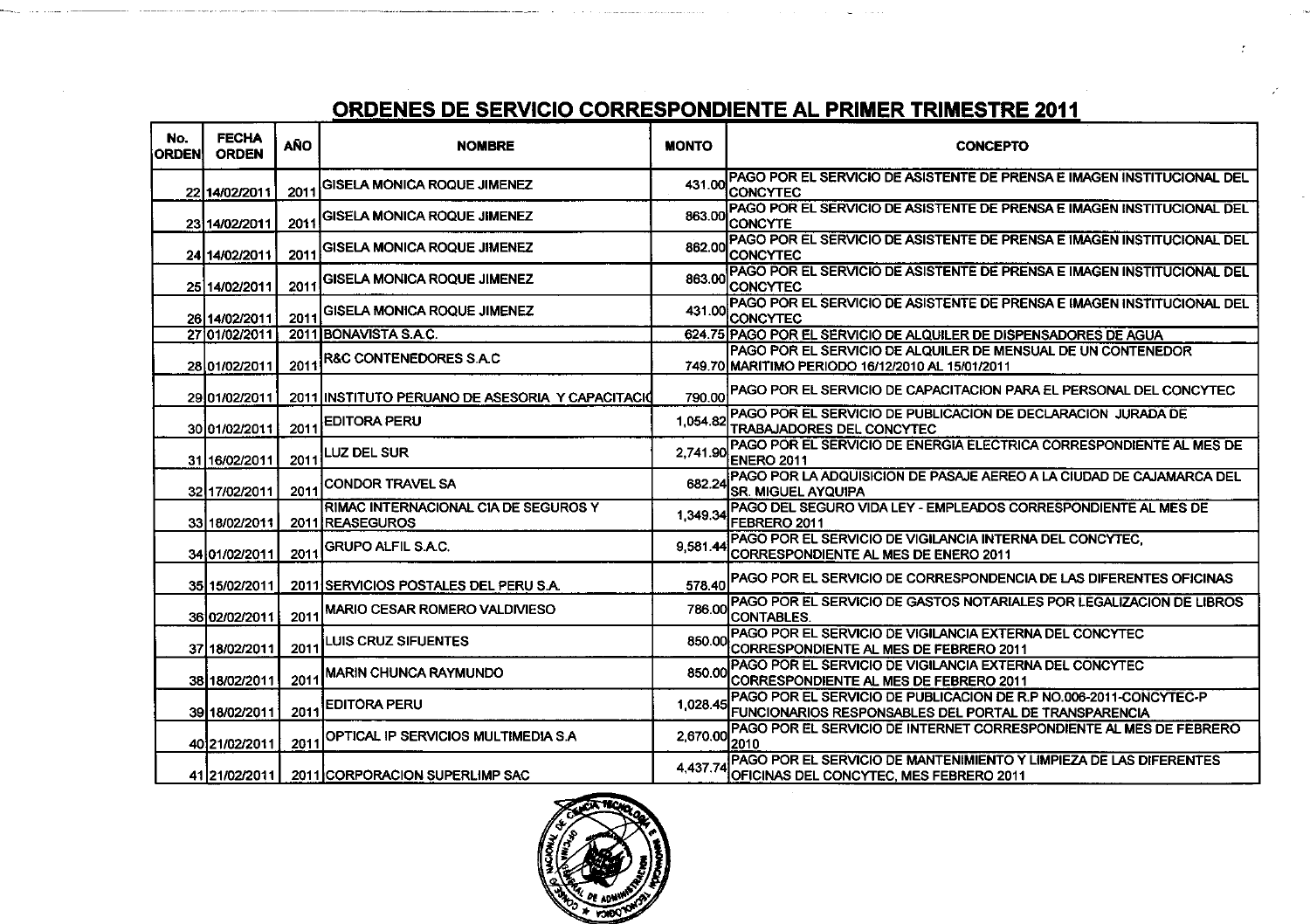#### **ORDENES DE SERVICIO CORRESPONDIENTE AL P**

المستقلة والمقاربة فالمستقلة ولاد والمداورة والارداد

| No.<br><b>ORDEN</b> | <b>FECHA</b><br><b>ORDEN</b> | AÑO  | <b>NOMBRE</b>                                          | <b>MONTO</b> | <b>CONCEPTO</b>                                                                                                                                                                                                            |  |
|---------------------|------------------------------|------|--------------------------------------------------------|--------------|----------------------------------------------------------------------------------------------------------------------------------------------------------------------------------------------------------------------------|--|
|                     | 42123/02/2011                |      | 2011 R&C CONTENEDORES S.A.C                            |              | 749.70 PAGO POR EL SERVICIO DE ALQUILER DE MENSUAL DE UN CONTENEDOR<br>MARITIMO PERIODO 16/01/2011 AL 15/02/20                                                                                                             |  |
|                     | 43 23/02/2011                |      | 2011 BONAVISTA S.A.C.                                  |              | 624.75 PAGO POR EL SERVICIO DE ALQUILER DE DISPENSADORES DE AGUA                                                                                                                                                           |  |
|                     | 44 23/02/2011                |      | 2011 ITELEFONICA DEL PERU S.A.A.                       | 4,166.07     | PAGO POR EL SERVICIO DE TELEFONIA FIJA CORRESPONDIENTE AL MES DE<br><b>IFEBRERO 2011</b>                                                                                                                                   |  |
|                     | 45 25/02/2011                | 2011 | TEGUISE TURISTICA PERU SAC                             | 9.750.00     | PAGO POR EL SERVICIO DE ALOJAMIENTO PARA PARTICIPANTES DEL II<br>ENCUENTRO DE LOS CONSEJOS REGIONALES D                                                                                                                    |  |
|                     | 46 25/02/2011                |      | 2011 TEGUISE TURISTICA PERU SAC                        |              | 3,584.00 PAGO POR EL SERVICIO DE ALIMENTACION (ALMUERZO Y CENA)                                                                                                                                                            |  |
|                     | 47 25/02/2011                | 2011 | TEGUISE TURISTICA PERU SAC                             |              | 1,350.00 PAGO POR EL SERVICIO DE COFFE BREAK PARA EL II ENCUENTRO DE LOS<br>CONSEJOS REGIONALES DE CIENCIA, TECNOLOGIA E INNOVACION TECNOLOGICA.                                                                           |  |
|                     | 48 25/02/2011                | 2011 | FARAONA SERVICIOS HOTELEROS S.A                        |              | 1,500.00 PAGO POR EL SERVICIO DE ALIMENTACION (ALMUERZO) PARA PARTICPANTES DEL<br>III ENCUENTRO DE LOS CONSEJOS REGIONALES                                                                                                 |  |
|                     | 49 01/03/2011                | 2011 | UNIVERSIDAD RICARDO PALMA                              |              | 354.00 PAGO POR EL SERVICIO DE ALQUILER DE AUDITORIO DE LA UNIVERSIDAD<br><b>RICARDO PALMA PARA FORO</b>                                                                                                                   |  |
|                     | 50 01/03/2011                | 2011 | CORPORACION GRAFICA & PUBLICITARIA SAC                 | 2.449.00     | PAGO POR EL SERVICIO DE PUBLICACION DE CONVOCATORIA CONTRATACION<br><b>ADMINISTRATIVA DE SERVICIOS CAS</b>                                                                                                                 |  |
|                     | 51 01/03/2011                | 2011 | <b>EDITORA PERU</b>                                    | 843.85       | PAGO POR EL SERVICIO DE PUBLICACION DE DECLARACION JURADA DE<br>TRABAJADORES DEL CONCYTEC                                                                                                                                  |  |
|                     | 52 01/03/2011                | 2011 | GRUPO LA REPUBLICA PUBLICACIONES S.A.                  | 3.282.64     | PAGO POE EL SERVICIO DE PUBLICACION EN EL DIARIO LA REPUBLICA SOBRE<br> FORO                                                                                                                                               |  |
|                     | 5301/03/2011                 | 2011 | <b>NOVRIA SYSTEMS SAC</b>                              | 8.853.60     | PAGO POR EL SERVICIO DE RENOVACION DE SERVIDOR HOSTING PARA<br>DESARROLLO                                                                                                                                                  |  |
|                     | 54102/03/2011                | 2011 | ADMINISTRADORA DE NEGOCIOS DE TRANSPORTE<br><b>SAC</b> |              | 968.00 ADQUISICION DE PASAJES TERRESTRES PARA PARTICIPANTES AL II ENCUENTRO<br>NACIONAL DE CONSEJOS REGIONALES DE CIENCIA, TECNOLOGIA E INNOVACION.                                                                        |  |
|                     | 55 01/03/2011                | 2011 | ICOPISERVICE E.I.R.L.                                  | 2.543.08     | IPAGO POR EL SERVICIO DE FOTOCOPIADO CORRESPONDIENTE AL MES DE<br>FEBRERO 2011                                                                                                                                             |  |
|                     | 56 02/03/2011                | 2011 | <b>ICONDOR TRAVEL SA</b>                               |              | PAGO POR LA ADQUISICION DE PASAJES AEREOS PARA LOS PARTCIPANTES DEL II<br>12,082.54 ENCUENTRO NACIONAL DE CONSEJOS REGIONALES DE CTEI - FORO 2011 2015: LA<br>GESTION DEL CONOCMIENTO EN EL DESARROLLO REGIONAL Y NACIONAL |  |
|                     | 57 03/03/2011                | 2011 | PEDRO LEOPOLDO RAUL CRUZ CUSSIANOVICH                  |              | 5,000.00 SERVICIO DE ELABORACIÓN DE PROPUESTA DE PROYECTO DE LEY QUE CREA EL<br><b>MINISTERIO DE CTel</b>                                                                                                                  |  |
|                     | 58 03/03/2011                | 2011 | <b>TEGUISE TURISTICA PERU SAC</b>                      |              | 780.00 SERVICIO DE MOVILIDAD PARA PARTICIPANTES EN EL FORO.                                                                                                                                                                |  |
|                     | 59 07/03/2011                | 2011 | JOSE MARTIN VEGAS TORRES                               |              | 3,240.00 PAGO PARA LA CONTRATACIÓN DE UN CONSULTOR PARA SISTEMATIZAR LA<br>EXPERIENCIA DE PROMOCION DE CYT                                                                                                                 |  |
|                     | 60 07/03/2011                | 2011 | JOSE MARTIN VEGAS TORRES<br><b>TECHOL</b>              | 7,560.00     | PAGO PARA LA CONTRATACION DE UN CONSULTOR PARA SISTEMATIZAR LA<br>EXPERIENCIA DE PROMOCION DE C Y T                                                                                                                        |  |
|                     |                              |      |                                                        |              |                                                                                                                                                                                                                            |  |

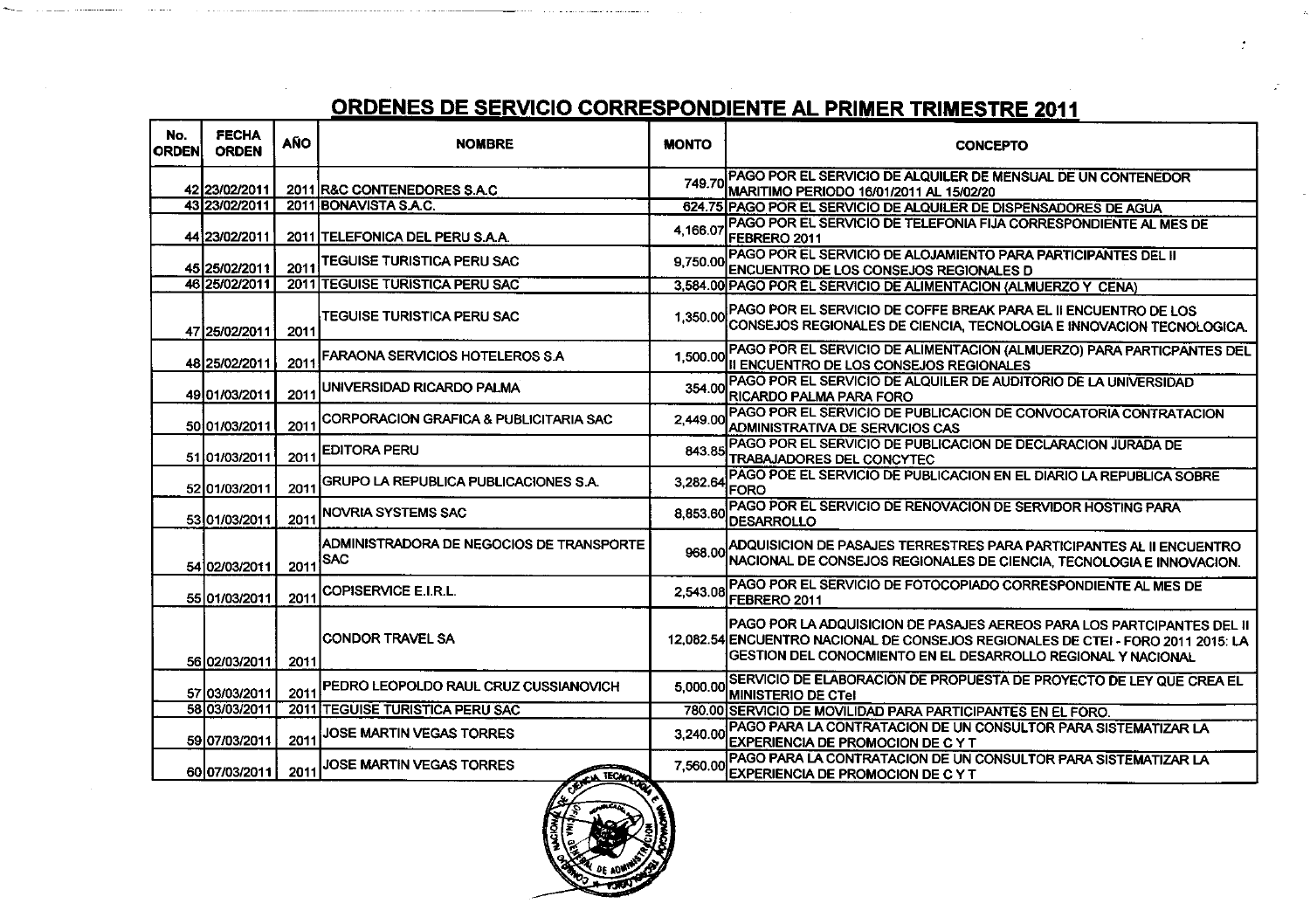| 2011 BONAVISTA S.A.C.<br>61114/03/2011<br>619.50 PAGO POR EL SERVICIO DE ALQUILER DE DISPENSADORES DE AGUA<br>PAGO POR EL SERVICIO DE CONSUMO DE ENERGIA ELECTRICA<br><b>LUZ DEL SUR</b><br>2.835.20<br>62 10/03/2011<br>2011<br>CORRESPONDIENTE AL MES DE FEBRERO 2011<br>IPAGO POR EL SERVICIO DE ALCANTARILLADO Y AGUA POTABLE<br>509.50<br><b>SEDAPAL</b><br>2011<br>63 10/03/2011<br>CORRESPONDIENTE AL MES DE FEBRERO DEL 2011<br>64 11/03/2011<br>2011 ANGHELO MANUEL RODRIGUEZ PAREDES<br>1,280.00 SERVICIO DE IMPRESION DE STICKER PARA EL INVENTARIO DEL AÑO 2010<br>749.70 PAGO POR EL SERVICIO DE ALQUILER DE MENSUAL DE UN CONTENEDOR<br><b>R&amp;C CONTENEDORES S.A.C</b><br>2011<br>65 14/03/2011<br>MARITIMO PERIODO 16/02/2011 AL 15/03/20<br>PAGO POR EL SERVICIO DE VIGILANCIA INTERNA DEL CONCYTEC.<br><b>GRUPO ALFIL S.A.C.</b><br>9,581.43<br>66 14/03/2011<br>2011<br>CORRESPONDIENTE AL MES DE FEBRERO 2011<br>PAGO POR EL SERVICIO DE VIGILANCIA EXTERNA DEL CONCYTEC<br>850.00<br>CORRESPONDIENTE AL MES DE MARZO 2011<br>67114/03/2011<br><b>2011 MARIN CHUNCA RAYMUNDO</b><br>IPAGO POR EL SERVICIO DE VIGILANCIA EXTERNA DEL CONCYTEC<br>850.00<br>68 14/03/2011<br>2011 LUIS CRUZ SIFUENTES<br>CORRESPONDIENTE AL MES DE MARZO 2011<br>CONDOR TRAVEL SA<br>663.68<br>2011<br>69 14/03/2011<br>PIURA.DEL 24 AL 25/03<br>70 16/03/2011<br>2011 TELEFONICA DEL PERU S.A.A.<br>483.73 PAGO POR EL SERVICIO DE TELEFONIA FIJA<br>SERVICIOS POSTALES DEL PERU S.A.<br>411.79 PAGO POR EL SERVICIO DE CORRESPONDENCIA DE LAS DIFERENTES OFICINAS<br>2011<br>7110/03/2011<br>JPAGO POR EL SERVICIO DE SEGUIMIENTO DEL SISTEMA DE TRAMITE<br>1,500.00<br>KATYA DEL ROSARIO BANCES ANTAURCO<br>72116/03/2011<br>2011<br><b>IDOCUMENTARIO POR ASUNTO Y AREAS.</b><br>PAGO POR EL SERVICIO DE SEGUIMIENTO DEL SISTEMA DE TRAMITE<br>KATYA DEL ROSARIO BANCES ANTAURCO<br>1,500.00<br>2011<br>73 16/03/2011<br>DOCUMENTARIO POR ASUNTO Y AREAS<br>PAGO POR EL SERVICIO DE SEGUIMIENTO DEL SISTEMA DE TRAMITE<br>KATYA DEL ROSARIO BANCES ANTAURCO<br>1,500.00<br>74 16/03/2011<br>2011<br>DOCUMENTARIO POR ASUNTO Y AREAS<br>2,230.00 SERVICIO DE IMPRESION, TRIPTICOS, AFICHES, HOJAS MEMBRETADAS Y SOBRES<br><b>MEMBRETADOS.</b><br>75 18/03/2011<br>2011 EDITORA GRAFICA PERUANA S.R.L.<br>PAGO POR EL SERVICIO DE TELEFONIA MOVIL DE LA ALTA DIRECCION.<br>283.98<br>76 21/03/2011<br>2011 AMERICA MOVIL PERU S.A.C.<br>CELULARES: 943776524/943776525<br>RIMAC INTERNACIONAL CIA DE SEGUROS Y<br>PAGO DEL SEGURO VIDA LEY - EMPLEADOS CORRESPONDIENTE AL MES DE<br>1.326.35<br><b>MARZO 2011</b><br>77 18/03/2011<br>2011 REASEGUROS<br>ADQUISICION DE PASAJE AEREO PARA EL SR. MIGUEL AYQUIPA ELGUERA A LA<br>CONDOR TRAVEL SA<br>1,448.65<br>2011<br>78 09/03/2011<br>CIUDAD DE CAJAMARCA DEL 10 AL 11<br>1,235.55 PAGO POR EL SERVICIO DE AGUA POTABLE CORRESPONDIENTE AL MODULO 1 y 2<br><b>INSTITUTO PERUANO DE ENERGIA NUCLEAR</b><br>2011<br>79 21/03/2011<br>80 21/03/2011<br>2011 INSTITUTO PERUANO DE ENERGIA NUCLEAR<br>4,433.64 PAGO POR EL SERVICIO DE ENERGIA ELECTRICA DE LOS MODULOS 1 y 2<br>1,265.10 PAGO POR LA ADQUISICION DE PASAJE AÉREO PARA EL SR. LIZARDO LUNA A LA<br>CONDOR TRAVEL SA<br>81 17/03/2011<br>2011<br>ÍCIUDAD DE PUNO.<br>PAGO POR EL SERVICIO DE MANTENIMIENTO Y LIMPIEZA DE LAS DIFERENTES<br><b>CORPORACION SUPERLIMP SAC</b><br>4.437.74<br>2011<br>82 22/03/2011<br>OFICINAS DEL CONCYTEC, MES MARZO<br>TCTQ | No.<br><b>ORDENI</b> | <b>FECHA</b><br><b>ORDEN</b> | <b>AÑO</b> | <b>NOMBRE</b> | <b>MONTO</b> | <b>CONCEPTO</b>                                                         |
|--------------------------------------------------------------------------------------------------------------------------------------------------------------------------------------------------------------------------------------------------------------------------------------------------------------------------------------------------------------------------------------------------------------------------------------------------------------------------------------------------------------------------------------------------------------------------------------------------------------------------------------------------------------------------------------------------------------------------------------------------------------------------------------------------------------------------------------------------------------------------------------------------------------------------------------------------------------------------------------------------------------------------------------------------------------------------------------------------------------------------------------------------------------------------------------------------------------------------------------------------------------------------------------------------------------------------------------------------------------------------------------------------------------------------------------------------------------------------------------------------------------------------------------------------------------------------------------------------------------------------------------------------------------------------------------------------------------------------------------------------------------------------------------------------------------------------------------------------------------------------------------------------------------------------------------------------------------------------------------------------------------------------------------------------------------------------------------------------------------------------------------------------------------------------------------------------------------------------------------------------------------------------------------------------------------------------------------------------------------------------------------------------------------------------------------------------------------------------------------------------------------------------------------------------------------------------------------------------------------------------------------------------------------------------------------------------------------------------------------------------------------------------------------------------------------------------------------------------------------------------------------------------------------------------------------------------------------------------------------------------------------------------------------------------------------------------------------------------------------------------------------------------------------------------------------------------------------------------------------------------------------------------------------------------------------------------------------------------------------------------------------------------------------------------------------------------------------------------------|----------------------|------------------------------|------------|---------------|--------------|-------------------------------------------------------------------------|
|                                                                                                                                                                                                                                                                                                                                                                                                                                                                                                                                                                                                                                                                                                                                                                                                                                                                                                                                                                                                                                                                                                                                                                                                                                                                                                                                                                                                                                                                                                                                                                                                                                                                                                                                                                                                                                                                                                                                                                                                                                                                                                                                                                                                                                                                                                                                                                                                                                                                                                                                                                                                                                                                                                                                                                                                                                                                                                                                                                                                                                                                                                                                                                                                                                                                                                                                                                                                                                                                                |                      |                              |            |               |              |                                                                         |
|                                                                                                                                                                                                                                                                                                                                                                                                                                                                                                                                                                                                                                                                                                                                                                                                                                                                                                                                                                                                                                                                                                                                                                                                                                                                                                                                                                                                                                                                                                                                                                                                                                                                                                                                                                                                                                                                                                                                                                                                                                                                                                                                                                                                                                                                                                                                                                                                                                                                                                                                                                                                                                                                                                                                                                                                                                                                                                                                                                                                                                                                                                                                                                                                                                                                                                                                                                                                                                                                                |                      |                              |            |               |              |                                                                         |
|                                                                                                                                                                                                                                                                                                                                                                                                                                                                                                                                                                                                                                                                                                                                                                                                                                                                                                                                                                                                                                                                                                                                                                                                                                                                                                                                                                                                                                                                                                                                                                                                                                                                                                                                                                                                                                                                                                                                                                                                                                                                                                                                                                                                                                                                                                                                                                                                                                                                                                                                                                                                                                                                                                                                                                                                                                                                                                                                                                                                                                                                                                                                                                                                                                                                                                                                                                                                                                                                                |                      |                              |            |               |              |                                                                         |
|                                                                                                                                                                                                                                                                                                                                                                                                                                                                                                                                                                                                                                                                                                                                                                                                                                                                                                                                                                                                                                                                                                                                                                                                                                                                                                                                                                                                                                                                                                                                                                                                                                                                                                                                                                                                                                                                                                                                                                                                                                                                                                                                                                                                                                                                                                                                                                                                                                                                                                                                                                                                                                                                                                                                                                                                                                                                                                                                                                                                                                                                                                                                                                                                                                                                                                                                                                                                                                                                                |                      |                              |            |               |              |                                                                         |
|                                                                                                                                                                                                                                                                                                                                                                                                                                                                                                                                                                                                                                                                                                                                                                                                                                                                                                                                                                                                                                                                                                                                                                                                                                                                                                                                                                                                                                                                                                                                                                                                                                                                                                                                                                                                                                                                                                                                                                                                                                                                                                                                                                                                                                                                                                                                                                                                                                                                                                                                                                                                                                                                                                                                                                                                                                                                                                                                                                                                                                                                                                                                                                                                                                                                                                                                                                                                                                                                                |                      |                              |            |               |              |                                                                         |
|                                                                                                                                                                                                                                                                                                                                                                                                                                                                                                                                                                                                                                                                                                                                                                                                                                                                                                                                                                                                                                                                                                                                                                                                                                                                                                                                                                                                                                                                                                                                                                                                                                                                                                                                                                                                                                                                                                                                                                                                                                                                                                                                                                                                                                                                                                                                                                                                                                                                                                                                                                                                                                                                                                                                                                                                                                                                                                                                                                                                                                                                                                                                                                                                                                                                                                                                                                                                                                                                                |                      |                              |            |               |              |                                                                         |
|                                                                                                                                                                                                                                                                                                                                                                                                                                                                                                                                                                                                                                                                                                                                                                                                                                                                                                                                                                                                                                                                                                                                                                                                                                                                                                                                                                                                                                                                                                                                                                                                                                                                                                                                                                                                                                                                                                                                                                                                                                                                                                                                                                                                                                                                                                                                                                                                                                                                                                                                                                                                                                                                                                                                                                                                                                                                                                                                                                                                                                                                                                                                                                                                                                                                                                                                                                                                                                                                                |                      |                              |            |               |              |                                                                         |
|                                                                                                                                                                                                                                                                                                                                                                                                                                                                                                                                                                                                                                                                                                                                                                                                                                                                                                                                                                                                                                                                                                                                                                                                                                                                                                                                                                                                                                                                                                                                                                                                                                                                                                                                                                                                                                                                                                                                                                                                                                                                                                                                                                                                                                                                                                                                                                                                                                                                                                                                                                                                                                                                                                                                                                                                                                                                                                                                                                                                                                                                                                                                                                                                                                                                                                                                                                                                                                                                                |                      |                              |            |               |              |                                                                         |
|                                                                                                                                                                                                                                                                                                                                                                                                                                                                                                                                                                                                                                                                                                                                                                                                                                                                                                                                                                                                                                                                                                                                                                                                                                                                                                                                                                                                                                                                                                                                                                                                                                                                                                                                                                                                                                                                                                                                                                                                                                                                                                                                                                                                                                                                                                                                                                                                                                                                                                                                                                                                                                                                                                                                                                                                                                                                                                                                                                                                                                                                                                                                                                                                                                                                                                                                                                                                                                                                                |                      |                              |            |               |              | ADQUISICION DE PASAJE AEREO PARA EL DR. JORGE DEL CARPIO A LA CIUDAD DE |
|                                                                                                                                                                                                                                                                                                                                                                                                                                                                                                                                                                                                                                                                                                                                                                                                                                                                                                                                                                                                                                                                                                                                                                                                                                                                                                                                                                                                                                                                                                                                                                                                                                                                                                                                                                                                                                                                                                                                                                                                                                                                                                                                                                                                                                                                                                                                                                                                                                                                                                                                                                                                                                                                                                                                                                                                                                                                                                                                                                                                                                                                                                                                                                                                                                                                                                                                                                                                                                                                                |                      |                              |            |               |              |                                                                         |
|                                                                                                                                                                                                                                                                                                                                                                                                                                                                                                                                                                                                                                                                                                                                                                                                                                                                                                                                                                                                                                                                                                                                                                                                                                                                                                                                                                                                                                                                                                                                                                                                                                                                                                                                                                                                                                                                                                                                                                                                                                                                                                                                                                                                                                                                                                                                                                                                                                                                                                                                                                                                                                                                                                                                                                                                                                                                                                                                                                                                                                                                                                                                                                                                                                                                                                                                                                                                                                                                                |                      |                              |            |               |              |                                                                         |
|                                                                                                                                                                                                                                                                                                                                                                                                                                                                                                                                                                                                                                                                                                                                                                                                                                                                                                                                                                                                                                                                                                                                                                                                                                                                                                                                                                                                                                                                                                                                                                                                                                                                                                                                                                                                                                                                                                                                                                                                                                                                                                                                                                                                                                                                                                                                                                                                                                                                                                                                                                                                                                                                                                                                                                                                                                                                                                                                                                                                                                                                                                                                                                                                                                                                                                                                                                                                                                                                                |                      |                              |            |               |              |                                                                         |
|                                                                                                                                                                                                                                                                                                                                                                                                                                                                                                                                                                                                                                                                                                                                                                                                                                                                                                                                                                                                                                                                                                                                                                                                                                                                                                                                                                                                                                                                                                                                                                                                                                                                                                                                                                                                                                                                                                                                                                                                                                                                                                                                                                                                                                                                                                                                                                                                                                                                                                                                                                                                                                                                                                                                                                                                                                                                                                                                                                                                                                                                                                                                                                                                                                                                                                                                                                                                                                                                                |                      |                              |            |               |              |                                                                         |
|                                                                                                                                                                                                                                                                                                                                                                                                                                                                                                                                                                                                                                                                                                                                                                                                                                                                                                                                                                                                                                                                                                                                                                                                                                                                                                                                                                                                                                                                                                                                                                                                                                                                                                                                                                                                                                                                                                                                                                                                                                                                                                                                                                                                                                                                                                                                                                                                                                                                                                                                                                                                                                                                                                                                                                                                                                                                                                                                                                                                                                                                                                                                                                                                                                                                                                                                                                                                                                                                                |                      |                              |            |               |              |                                                                         |
|                                                                                                                                                                                                                                                                                                                                                                                                                                                                                                                                                                                                                                                                                                                                                                                                                                                                                                                                                                                                                                                                                                                                                                                                                                                                                                                                                                                                                                                                                                                                                                                                                                                                                                                                                                                                                                                                                                                                                                                                                                                                                                                                                                                                                                                                                                                                                                                                                                                                                                                                                                                                                                                                                                                                                                                                                                                                                                                                                                                                                                                                                                                                                                                                                                                                                                                                                                                                                                                                                |                      |                              |            |               |              |                                                                         |
|                                                                                                                                                                                                                                                                                                                                                                                                                                                                                                                                                                                                                                                                                                                                                                                                                                                                                                                                                                                                                                                                                                                                                                                                                                                                                                                                                                                                                                                                                                                                                                                                                                                                                                                                                                                                                                                                                                                                                                                                                                                                                                                                                                                                                                                                                                                                                                                                                                                                                                                                                                                                                                                                                                                                                                                                                                                                                                                                                                                                                                                                                                                                                                                                                                                                                                                                                                                                                                                                                |                      |                              |            |               |              |                                                                         |
|                                                                                                                                                                                                                                                                                                                                                                                                                                                                                                                                                                                                                                                                                                                                                                                                                                                                                                                                                                                                                                                                                                                                                                                                                                                                                                                                                                                                                                                                                                                                                                                                                                                                                                                                                                                                                                                                                                                                                                                                                                                                                                                                                                                                                                                                                                                                                                                                                                                                                                                                                                                                                                                                                                                                                                                                                                                                                                                                                                                                                                                                                                                                                                                                                                                                                                                                                                                                                                                                                |                      |                              |            |               |              |                                                                         |
|                                                                                                                                                                                                                                                                                                                                                                                                                                                                                                                                                                                                                                                                                                                                                                                                                                                                                                                                                                                                                                                                                                                                                                                                                                                                                                                                                                                                                                                                                                                                                                                                                                                                                                                                                                                                                                                                                                                                                                                                                                                                                                                                                                                                                                                                                                                                                                                                                                                                                                                                                                                                                                                                                                                                                                                                                                                                                                                                                                                                                                                                                                                                                                                                                                                                                                                                                                                                                                                                                |                      |                              |            |               |              |                                                                         |
|                                                                                                                                                                                                                                                                                                                                                                                                                                                                                                                                                                                                                                                                                                                                                                                                                                                                                                                                                                                                                                                                                                                                                                                                                                                                                                                                                                                                                                                                                                                                                                                                                                                                                                                                                                                                                                                                                                                                                                                                                                                                                                                                                                                                                                                                                                                                                                                                                                                                                                                                                                                                                                                                                                                                                                                                                                                                                                                                                                                                                                                                                                                                                                                                                                                                                                                                                                                                                                                                                |                      |                              |            |               |              |                                                                         |
|                                                                                                                                                                                                                                                                                                                                                                                                                                                                                                                                                                                                                                                                                                                                                                                                                                                                                                                                                                                                                                                                                                                                                                                                                                                                                                                                                                                                                                                                                                                                                                                                                                                                                                                                                                                                                                                                                                                                                                                                                                                                                                                                                                                                                                                                                                                                                                                                                                                                                                                                                                                                                                                                                                                                                                                                                                                                                                                                                                                                                                                                                                                                                                                                                                                                                                                                                                                                                                                                                |                      |                              |            |               |              |                                                                         |
|                                                                                                                                                                                                                                                                                                                                                                                                                                                                                                                                                                                                                                                                                                                                                                                                                                                                                                                                                                                                                                                                                                                                                                                                                                                                                                                                                                                                                                                                                                                                                                                                                                                                                                                                                                                                                                                                                                                                                                                                                                                                                                                                                                                                                                                                                                                                                                                                                                                                                                                                                                                                                                                                                                                                                                                                                                                                                                                                                                                                                                                                                                                                                                                                                                                                                                                                                                                                                                                                                |                      |                              |            |               |              |                                                                         |
|                                                                                                                                                                                                                                                                                                                                                                                                                                                                                                                                                                                                                                                                                                                                                                                                                                                                                                                                                                                                                                                                                                                                                                                                                                                                                                                                                                                                                                                                                                                                                                                                                                                                                                                                                                                                                                                                                                                                                                                                                                                                                                                                                                                                                                                                                                                                                                                                                                                                                                                                                                                                                                                                                                                                                                                                                                                                                                                                                                                                                                                                                                                                                                                                                                                                                                                                                                                                                                                                                |                      |                              |            |               |              |                                                                         |